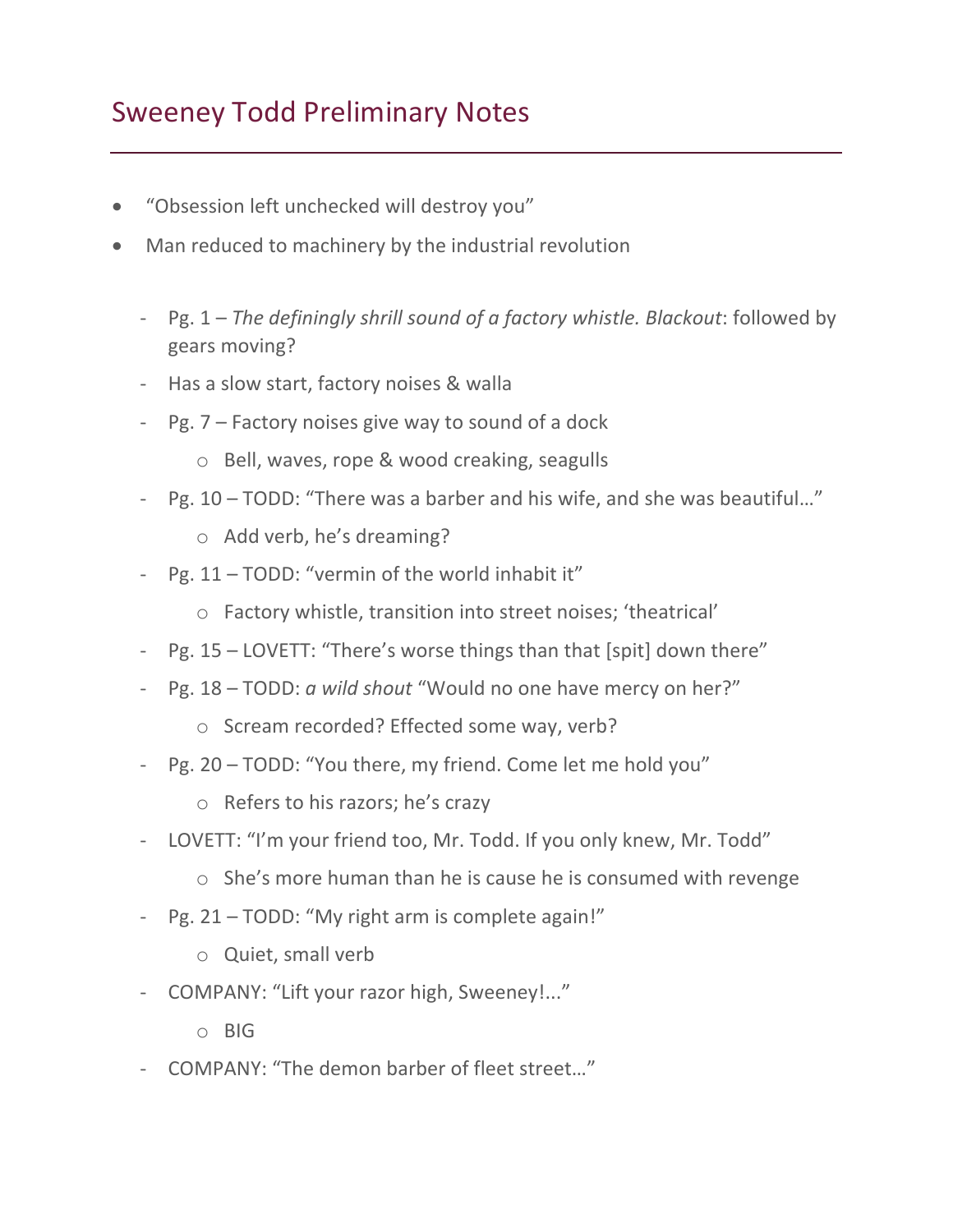- o Factory during red light transition?
- o Gives way to dawn chorus of birds
- Pg. 22 JOHANNA: "How can you jubilate, sitting in cages, never taking wing?
	- o Obviously talks about Johanna, but Sweeney too?
	- o Her singing needs to be birdlike
- Pg. 25 ANTHONY: "Take it and off with you. Off!"
	- o Birds again
- Pg. 26 BIRD SELLER: "We blind 'em sir. That's what we always does. Blind 'em and, not knowing night from day, they sing and sing without stopping, pretty creatures"
	- o Sweeney continues killing because he is blind with vengeance
- Pg. 28 ANTHONY: "Sweetly buried in your yellow hair"
	- o Factory fades away into marketplace
- Pg. 41 PIRELLI: "It take-a da pace, it take-a da grace"
	- o Big verb, iconic to him
- Pg. 46 COMPANY: "Like a perfect machine 'e planned"
	- o The cogs are Sweeney as a machine
- COMPANY: "Letting it lead to higher places… Sweeney…"
	- o Factory whistle; no sounds for scene cause Judge is cold
- Pg. 50 JOHANNA: "You?!!!"
	- o Scream + verb
	- o Ear ring sound?
- Pg. 57 PIRELLI: "You like-a my plan?"
	- o Pirelli verb
- Pg. 59 LOVETT: "Gin, dear? Why not?"
	- o Whistle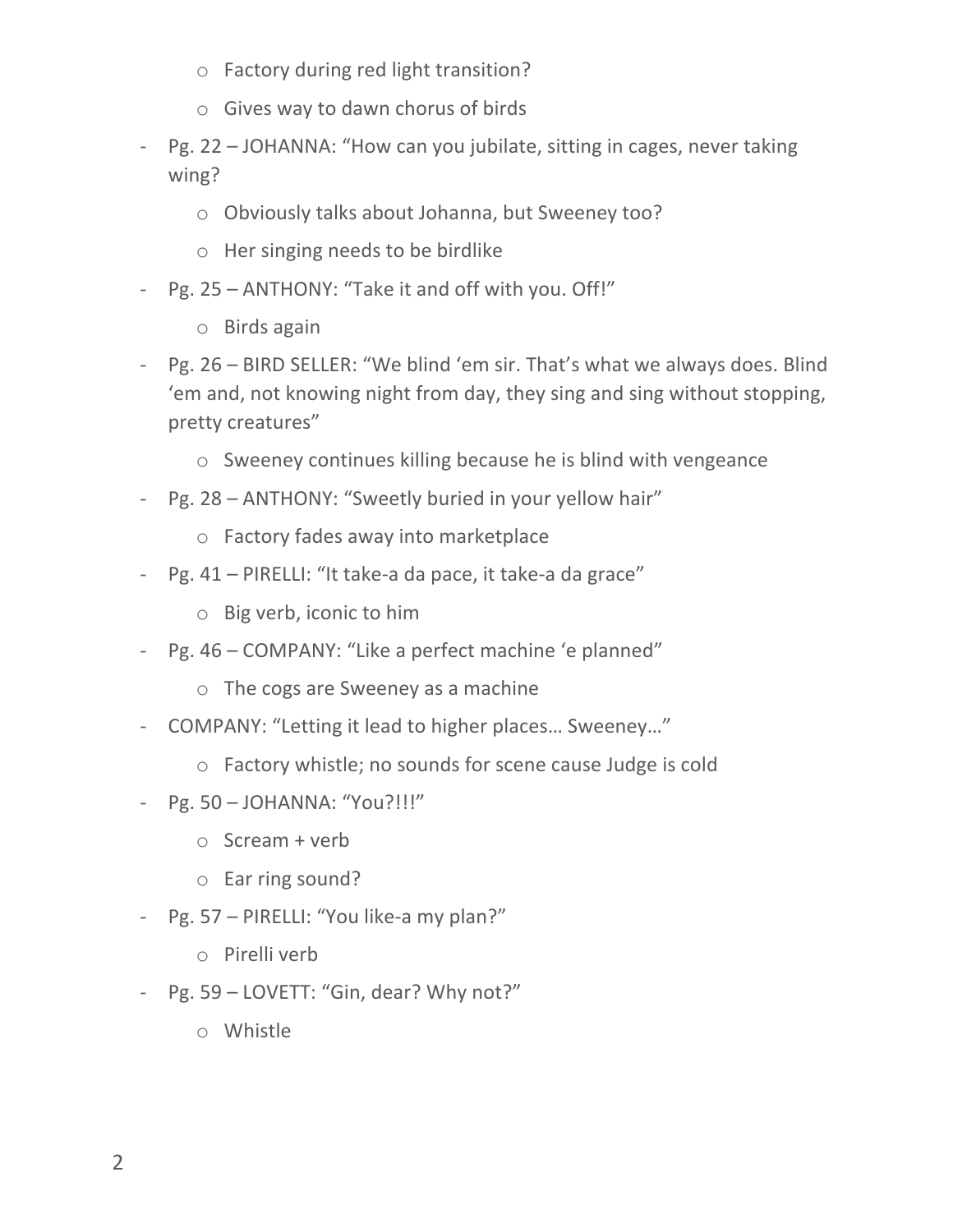- THREE TENORS: "Feel how well [the razor] fits as it floats across the throats of hypocrites"
	- o His killing feels justified
- JUDGE: "Court adjourned"
	- o Record scream of boy who had been sentenced to die?
- Pg. 71 LOVETT: "What a relief, dear! For a moment I thought you'd lost your marbles"
	- o Well, he has…
- Pg. 78 TODD: "Out! Out, I say!"
	- o Slight machine noises under music? -> Give to drummer and play w/ time
- Pg. 79 TODD: "Why did I wait? You [Lovett] told me to wait! Now he'll never come again!"
	- o Lovett balances out Sweeney
- Pg. 83 TODD: "Those crunching noises pervading the air?"
	- o Incorporate this somehow?
- Pg. 93 Act II Start
	- o Whistle, factory noises, fades to market atmosphere
		- Cast talking, birds in cages
- TOBIAS: "That aroma enriching the breeze is like nothing compared to its succulent source"
	- o Todd tries to control perception since some complained about burning smell
- Pg. 107 CUSTOMERS: "God, that's good!!!"
	- $\circ$  Same red out noise -> gives way to chimes + dawn chorus
- Pg. 112 ANTHONY: "I'll steal you…"
	- o Asylum sounds, bird like singing contrasted to moans from cast -> effect on them?